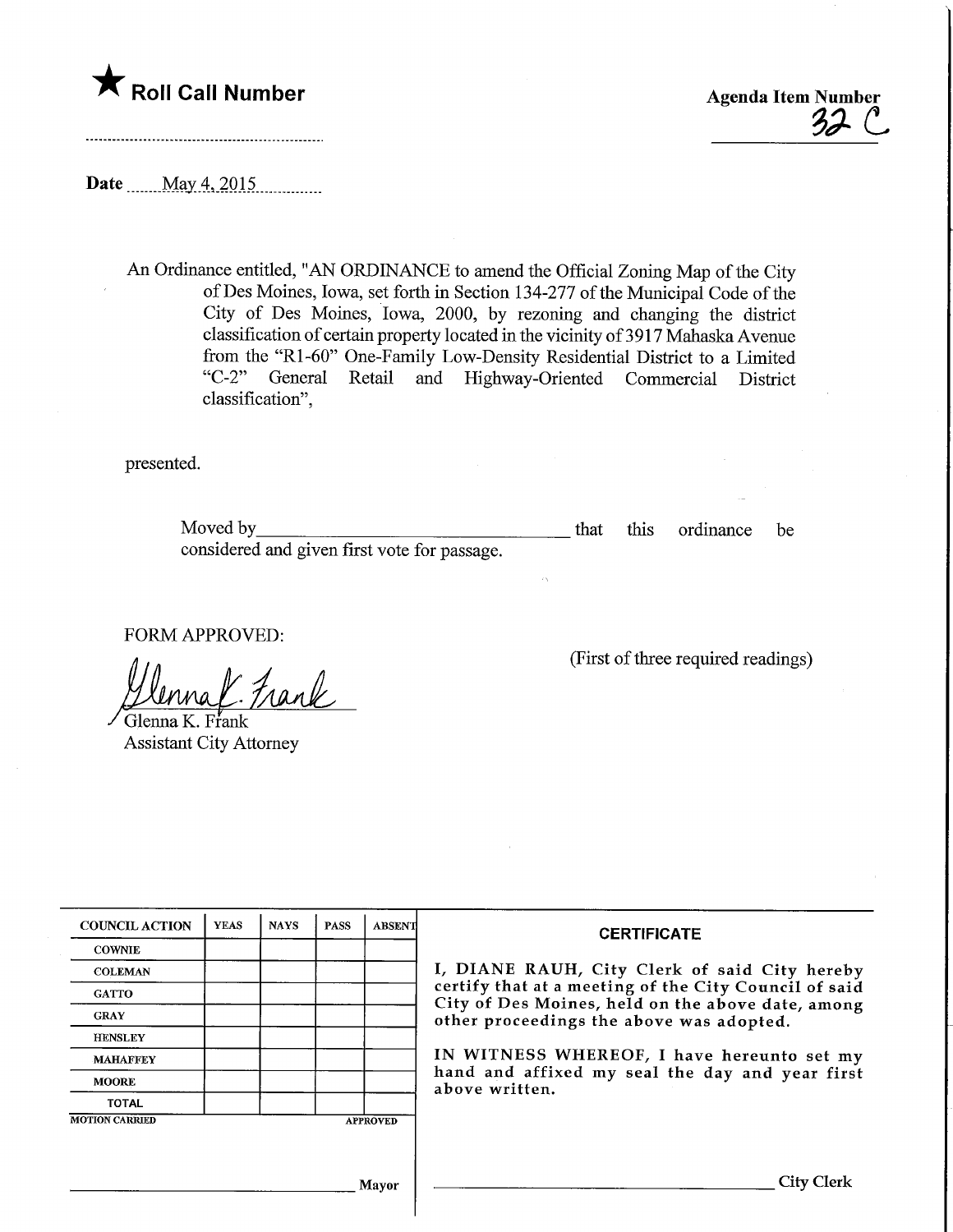| Prepared by:                           | Glenna K. Frank, Assistant City Attorney, 400 Robert D. Ray Drive, Des Moines, IA 50309      |
|----------------------------------------|----------------------------------------------------------------------------------------------|
| Return Address:                        | Phone: 515/283-4130<br>City Clerk - City Hall, 400 Robert D. Ray Drive, Des Moines, IA 50309 |
| Title of Document:<br>Grantor/Grantee: | City of Des Moines, Ordinance No.<br>City of Des Moines, Iowa                                |
| Legal Description:                     | See page 1, below.                                                                           |

ORDINANCE NO.

AN ORDINANCE to amend the Official Zoning Map of the City of Des Moines, Iowa, set forth in Section 134-277 of the Municipal Code of the City of Des Moines, Iowa, 2000, by rezoning and changing the district classification of certain property located in the vicinity of 3917 Mahaska Avenue from the "Rl-60" One-Family Low-Density Residential District to a Limited "C-2" General Retail and Highway-Oriented Commercial District classification.

Be It Ordained by the City Council of the City of Des Moines, Iowa:

Section 1. That the Official Zoning Map of the City of Des Moines, Iowa, set forth in Section 134-277 of the Municipal Code of the City of Des Moines, Iowa, 2000, be and the same is hereby amended by rezomng and changing the district classification of certain property located in the vicinity of 3917 Mahaska Avenue, more fully described as follows, from the "Rl-60" One-Family Low-Density Residential District to a Limited "C-2" General Retail and Highway-Oriented Commercial District classification:

Lots 101, 102, and 103 in BROADACRE, an Official Plat, now included in and forming a part of the City of Des Moines, Polk County, Iowa.

 $3z$ e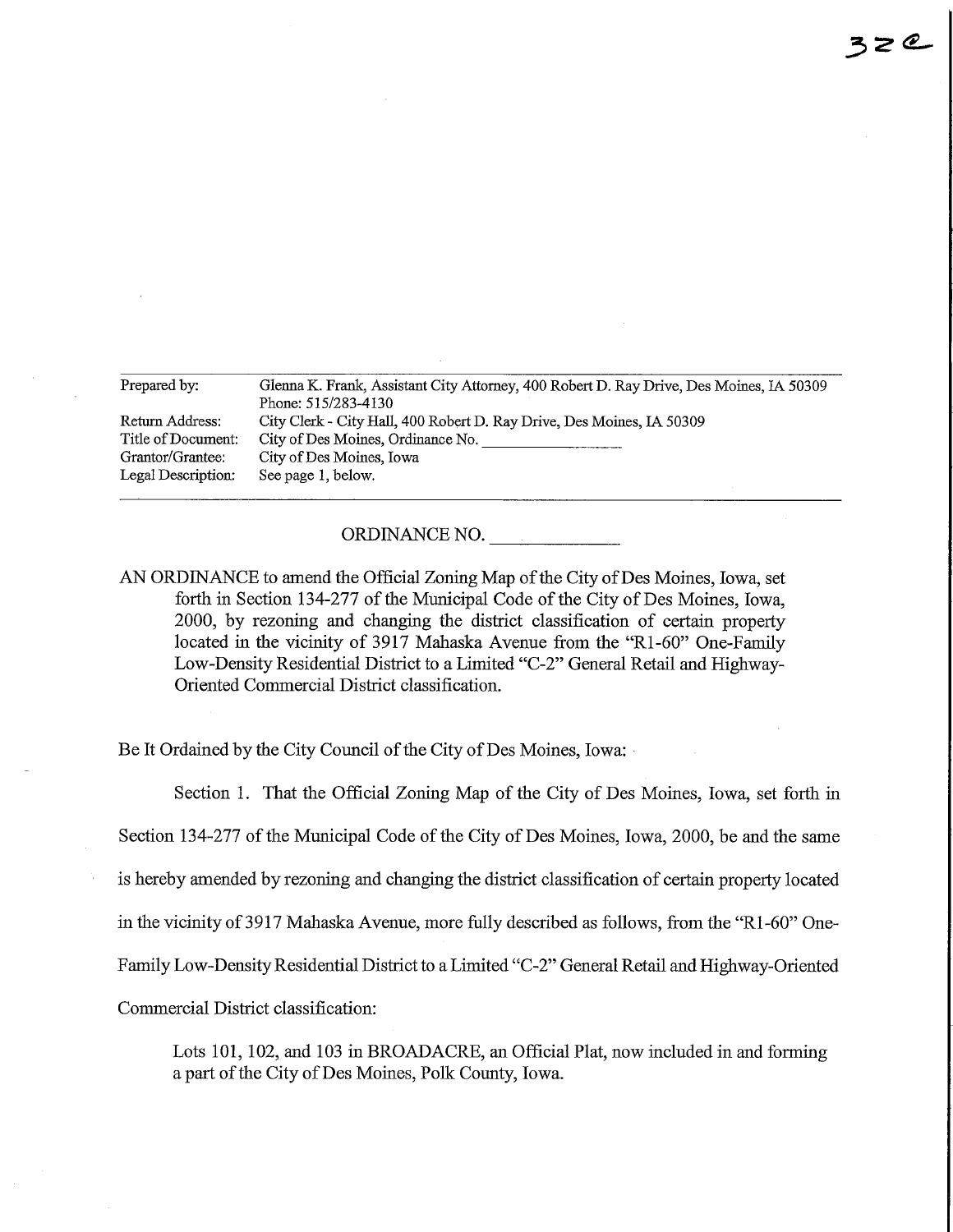Sec. 2. That this ordinance and the zoning granted by the terms hereof are subject to the

following imposed additional conditions which have been agreed to and accepted by execution of

an Acceptance of Rezoning Ordinance by all owners of said property and are binding upon the

owners and their successors, heirs, and assigns as follows:

- 1. Only the uses of structures or land listed below shall be permitted upon the Property:
	- a. Any use allowed in the "Rl -60" Commercial Residential District.
	- b. Mini-warehouse self-storage complex.
- 2. A development of the Property for use as a mini-warehouse self-storage complex shall comply with the following additional requirements:
	- a. Any side of buildings facing Mahaska Avenue and East University Avenue shall be of masonry material.
	- b. The remaining sides of any building shall be in earth-tone colors.
	- c. No storage units shall have doors facing towards Mahaska Avenue.
	- d. No storage units within the westernmost building on the site shall be constructed with doors facing toward the west.
	- e. No storage units within the eastemmost building on the site shall have doors facing toward the east.
	- f. Any exterior lighting fixtures free standing or building mounted shall be shielded so as not to illuminate onto adjoining residential properties.
	- g. There shall be no signs ofher than internal directional signs on the Property.
	- h. A minimum 50-foot wide building setback shall be maintained along the northern boundary of the Property adjoining Mahaska Avenue. The setback area shall be landscaped in accordance with a plan approved by the Planning Administrator.
	- i. A minimum 25-foot foot wide building setback shall be maintained along the eastern boundary of the Property. The setback area shall be landscaped in accordance with a plan approved by the Planning Administrator.
	- j. The hours of operation shall be limited to 6:00 AM to 10:00 PM.
	- k. No surface water shall be released onto any adjoining residential property.
	- 1. Release the easement on Robert Anderson's property at 1232 E. 40th Street.
	- m. No exterior lighting shall be placed on building faces fhat do not directly abut a drive.
	- n. All buildings on the Property shall be one-story buildings, and shall not exceed 14 feet in height.
	- o. The cumulative area of all buildings on the Property shall not exceed 38,000 square feet.

Sec. 3. This ordinance shall be in full force and effect from and after its passage and

publication as provided by law.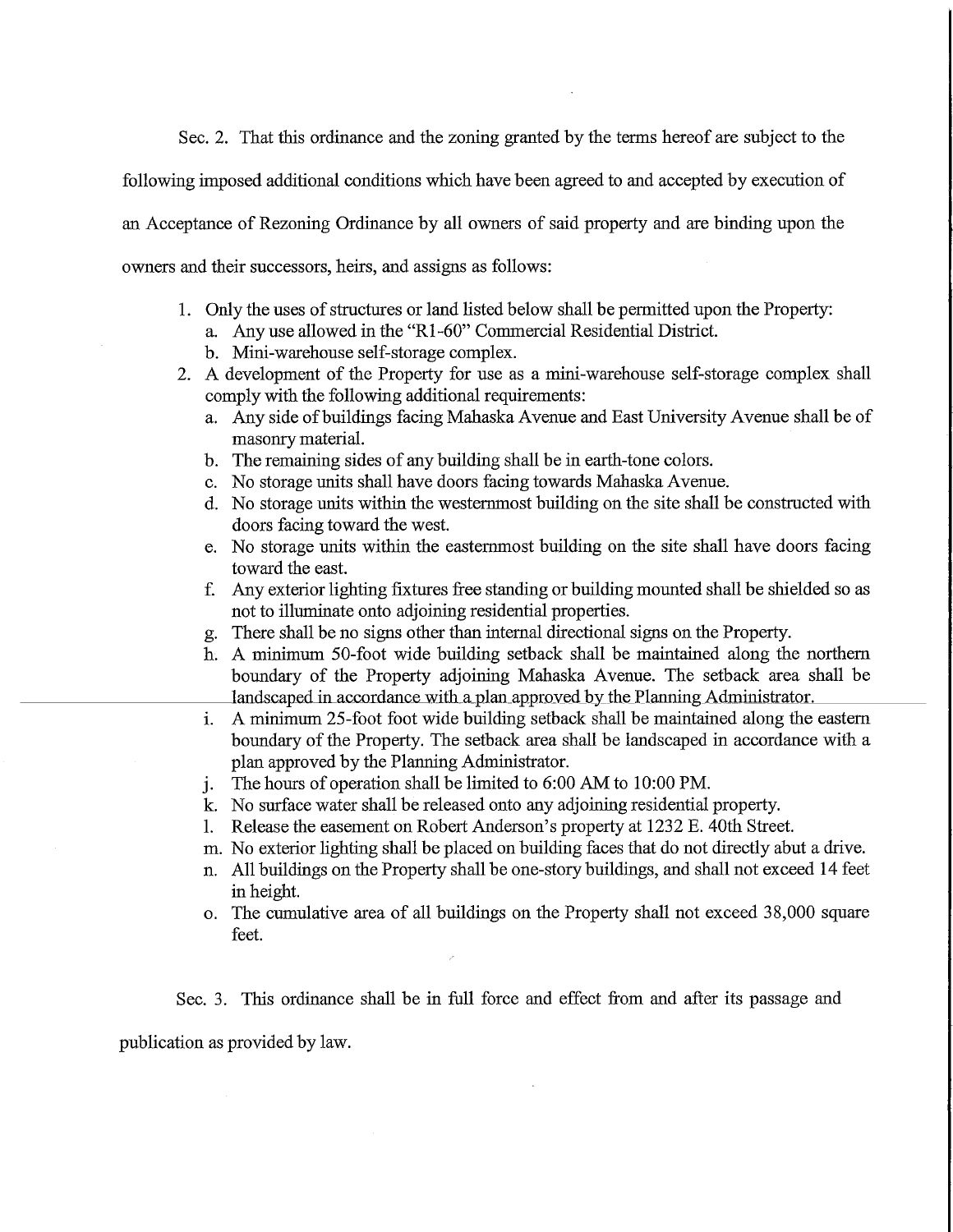Sec. 4. That the City Clerk is hereby authorized and directed to cause certified copies of the Acceptance of Rezoning Ordinance, this ordinance, vicinity map and proof of publication of this ordinance to be properly filed in fhe office of the County Recorder of the county in which the subject property is located.

FORM APPROVED:

Frank

/GlennaK. Frank Assistant City Attorney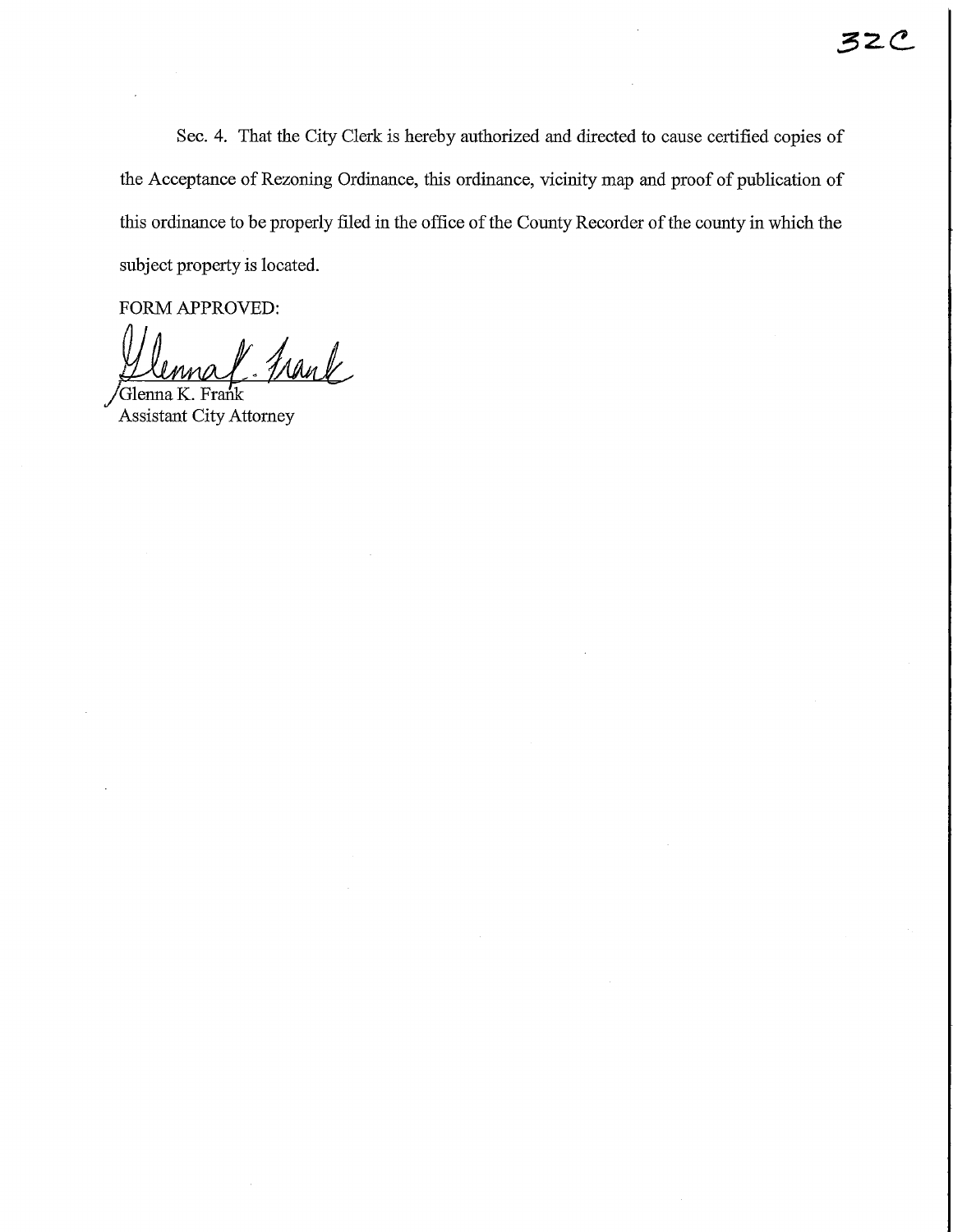| Prepared by:       | Glenna K. Frank, Assistant City Attorney, 400 Robert D. Ray Drive, Des Moines, IA 50309                                                    |
|--------------------|--------------------------------------------------------------------------------------------------------------------------------------------|
|                    | Phone: 515/283-4530                                                                                                                        |
| Return Address:    | City Clerk - City Hall, 400 Robert Ray Dr., Des Moines, IA 50309                                                                           |
| Taxpayer:          | No change                                                                                                                                  |
| Title of Document: | Acceptance of Rezoning Ordinance                                                                                                           |
| Grantor's Name:    | Arnold E. DeWitt and Grace E. DeWitt, (Owners)                                                                                             |
| Grantee's Name:    | City of Des Moines, Iowa                                                                                                                   |
| Legal Description: | Lots 101, 102, and 103 in BROADACRE, an Official Plat, now included in and forming a<br>part of the City of Des Moines, Polk County, Iowa. |
|                    | (Herein "Property")                                                                                                                        |

 $\overline{ }$ 

22C

## ACCEPTANCE OF REZONING ORDINANCE

The undersigned hereby state, warrant and agree as follows:

1. That Arnold E. DeWitt and Grace E. DeWitt are the sole titleholders of the Property locally known as 3917 Mahaska Avenue and Polk County District/Parcel No. 060/00668-000-000 and legally described above.

2. That in the event the City of Des Moines, Iowa, acts to rezone the Property from the "Rl-60" One-Family Low-Density Residential District to Limited "C-2" General Retail and Highway-Oriented Commercial District, we, as owners, agree to and accept to the imposition of the following conditions to run with the land and be binding upon all the owners and successors, heirs and assigns as part of the ordinance so rezoning the Property:

- 1. Only the uses of structures or land listed below shall be permitted upon the Property:
	- a. Any use allowed in the "Rl -60" Commercial Residential District.
	- b. Mini-warehouse self-storage complex.
- 2. A development of the Property for use as a mini-warehouse self-storage complex shall comply with the following additional requirements:
	- a. Any side of buildings facing Mahaska Avenue and East University Avenue shall be of masonry material.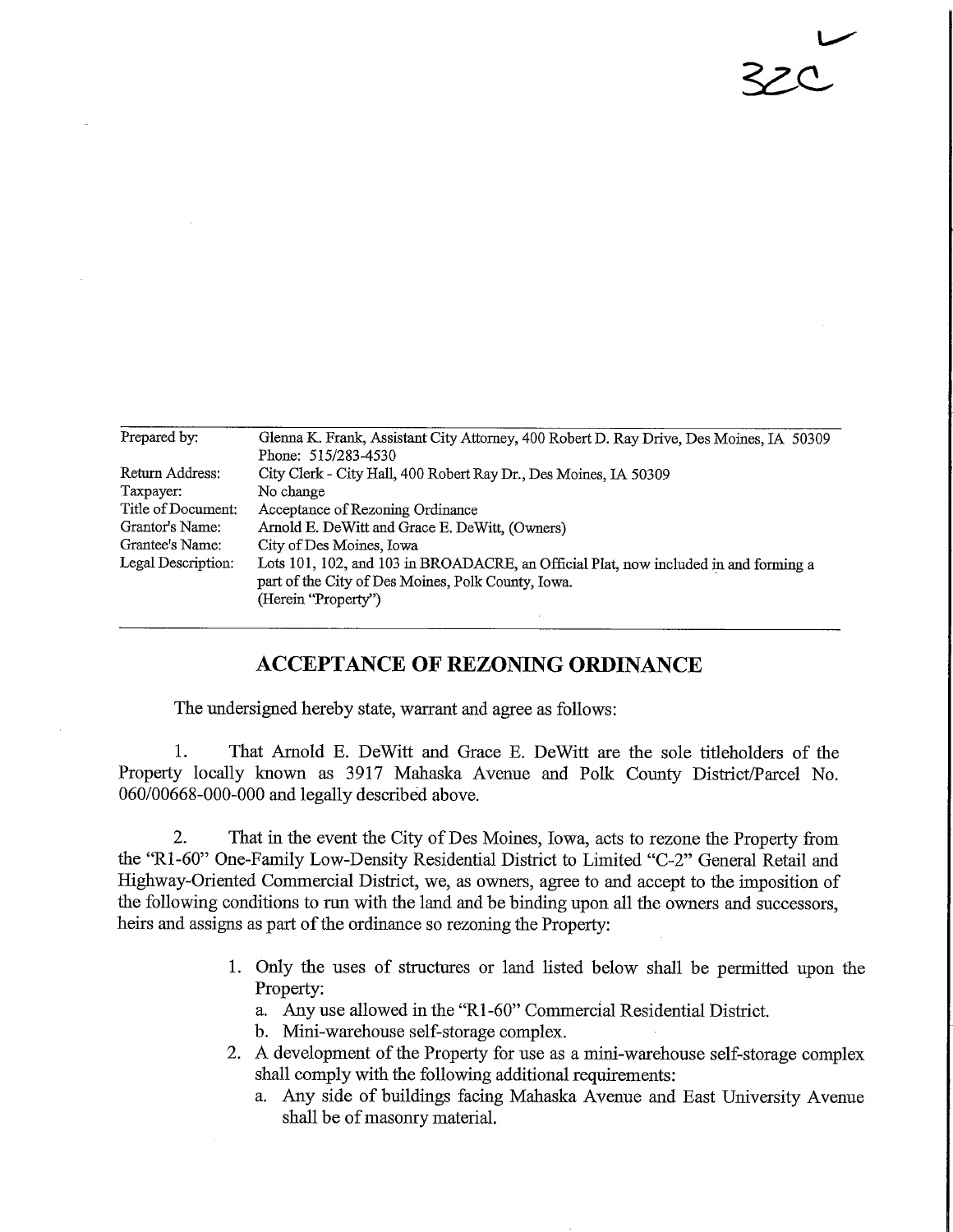- b. The remaining sides of any building shall be in earth-tone colors.
- c. No storage units shall have doors facing towards Mahaska Avenue.
- d. No storage units within the westernmost building on the site shall be constructed with doors facing toward the west.
- e. No storage units within the eastemmost building on the site shall have doors facing toward the east.
- f. Any exterior lighting fixtures free standing or building mounted shall be shielded so as not to illuminate onto adjoining residential properties.
- g. There shall be no signs other than internal directional signs on the Property.
- h. A minimum 50-foot wide building setback shall be maintained along the northern boundary of the Property adjoining Mahaska Avenue. The setback area shall be landscaped in accordance with a plan approved by the Planning Administrator.
- i. A minimum 25-foot wide building setback shall be maintained along the eastern boundary of the Property. The setback area shall be landscaped in accordance with a plan approved by the Planning Administrator.
- j. The hours of operation shall be limited to 6:00 AM to 10:00 PM.
- k. No surface water shall be released onto any adjoining residential property.
- 1. Release the easement on Robert Anderson's property at 1232 E. 40th Street.
- m. No exterior lighting shall be placed on building faces that do not directly abut a drive.
- n. All buildings on the Property shall be one-story buildings, and shall not exceed 14 feet in height.
- o. The cumulative area of all buildings on the Property shall not exceed 38,000 square feet.

3. A certified copy of the rezoning ordinance shall be attached hereto, and this document and the rezoning ordinance shall be recorded by the City in the land records of the County Recorder to memorialize the rezoning of the Property as identified above.

4. That in the event any portion of the Property is hereafter rezoned to a district classification different from Limited "C-2" General Retail and Highway-Oriented Commercial District, then this Acceptance shall be immediately terminated as applied to the real estate so rezoned on the effective date of such rezoning, and the conditions agreed to herein shall be rendered null and void, provided, if there be any such rezoning to a more restricted zoning classification, any then legal actual use of such real estate shall become a legal non-conforming use.

The words and phrases herein, including acknowledgment hereof, shall be construed as in the singular or plural number, and as masculine or feminine gender, according to the context.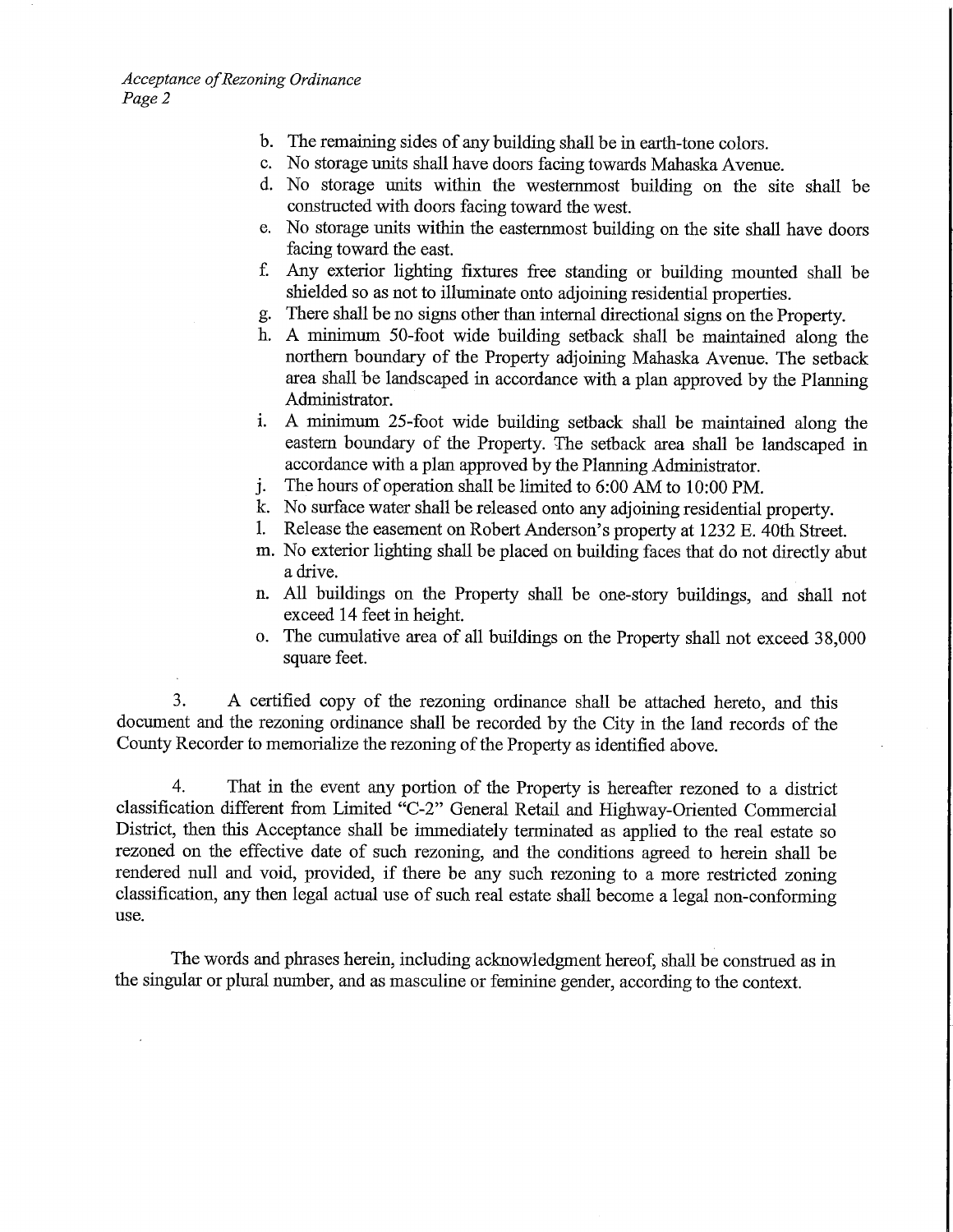Acceptance of Rezoning Ordinance Page 3

 $\stackrel{\epsilon}{\ll}$ , De

Arnold E. DeWitt Owner

State of Iowa (1) ) ss: County of Polk )

 $\cdot$ 

This instrument was acknowledged before me on E. DeWitt.  $\mathcal{M}$ ay  $\mathcal{N}$  , 2015, by Arnold

Renna

Notary Public in the State of Iowa